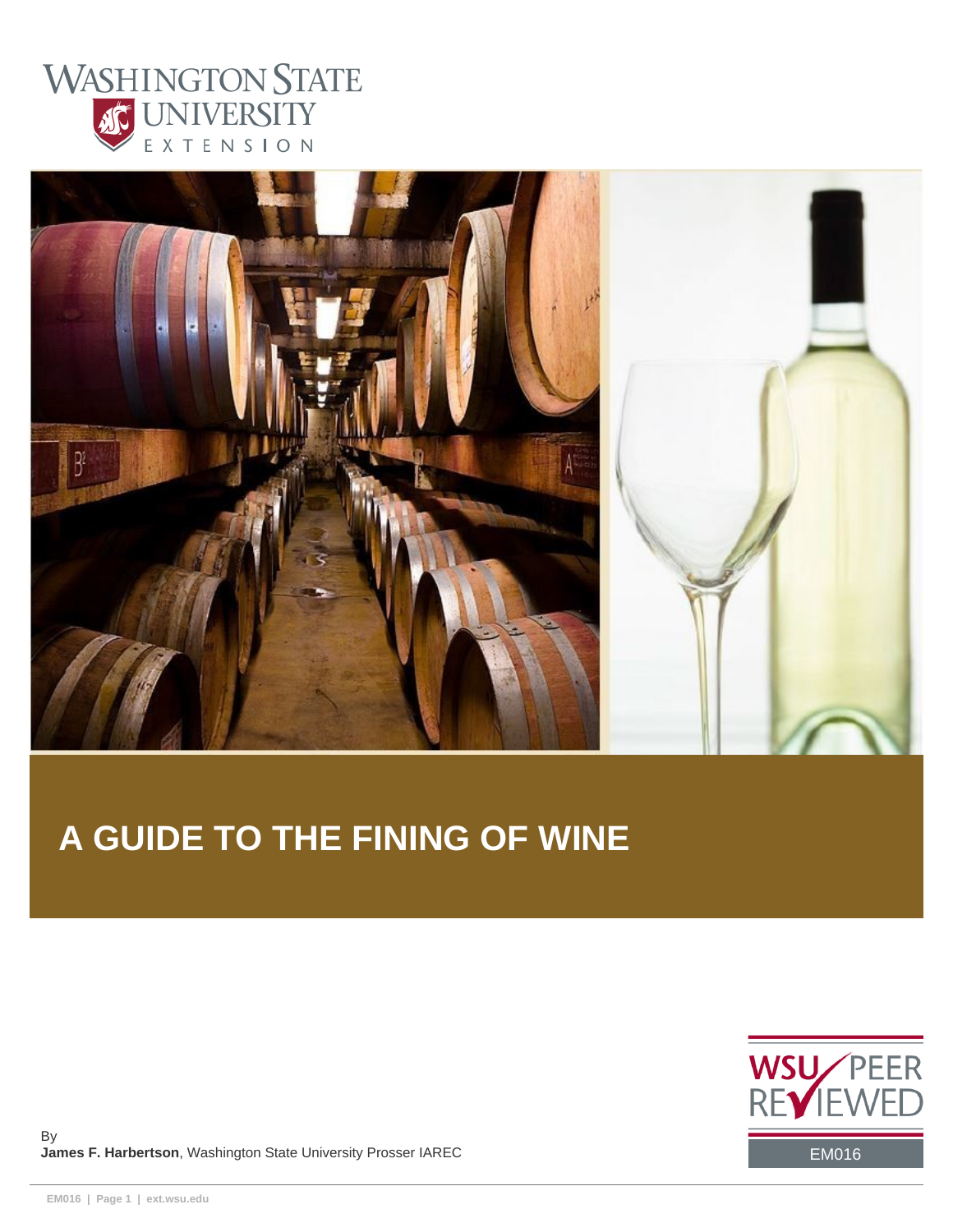# **A Guide to the Fining of Wine Introduction**

Wine is a product of both the vineyard and the techniques the winemaker uses. Occasionally, aspects of the wine need to be refined more dramatically than can be dealt with by field adjustments or simple blending because not every growing season or fermentation goes the way the winemaker wants. Fining is a technique that is used to remove unwanted juice/wine components that affect clarification, astringency, color, bitterness, and aroma; the technique works for both red and white winemaking. Although fining is a useful technique to master, it is an indicator that there may be a problem in your vineyard or winemaking. However, in some cases the only solution available is fining. This guide will help you analyze the various problems that occur during the winemaking process and determine what fining agents are available to solve them (Table 1).

| <b>Problem</b>           | <b>Description</b>                                 | <b>Fining Agent</b>    |  |
|--------------------------|----------------------------------------------------|------------------------|--|
| H <sub>2</sub> S, thiols | Stinky (rotten<br>eggs, stagnant<br>water, onions) | Copper sulfate         |  |
| Polysaccharides          | Haze (gelatinous<br>masses)                        | Enzymatic<br>treatment |  |
| <b>Proteins</b>          | Haze (off-white<br>flakes)                         | <b>Bentonite</b>       |  |
| Tannins (excess)         | Astringent                                         | Protein                |  |
| Catechins                | <b>Bitter</b>                                      | <b>PVPP</b>            |  |
| Browning, stink          | Off-color and<br>aroma                             | Carbon                 |  |

#### Table 1. Wine production problems that can be solved with fining.

## **Fining for Clarification**

Primarily done during white wine production, fining for clarification helps remove partially soluble compounds that make a wine cloudy or form a precipitate at the bottom of the bottle. Clarification fining also helps speed up the settling process if added post-fermentation. Two of the most common sources of hazing that can be modified with fining are proteins and polysaccharides. These problems are generally remedied post-fermentation, although pre-fermentation fining can help alleviate problems caused by fruit infected with mold.

### **Protein-caused hazing**

Bentonite is a fining agent generally regarded as safe (GRAS) by the federal government to add to wine (21CFR182). Formed through the weathering of volcanic ash, bentonite is a clay made of soft phyllosilicate mineral. Silica, aluminum, and magnesium are the main components of bentonite, but it is also associated with the cations calcium and sodium. There is evidence that sodium bentonite from the United States has a larger swelling capacity than calcium bentonite found in Africa and Europe, which allows sodium bentonite to adsorb proteins more effectively (Blade and Boulton 1988).

Because bentonite's layered structure allows it to absorb water readily, it is usually added to wine or juice as a clay–water suspension. It is also common practice to hydrate bentonite and wait 2 days before using it. Bentonite itself has no overall charge because it is associated with either sodium or calcium cations. Thus, when added to wine, the fining agent behaves much like an ion exchange system. Positively charged particles such as proteins exchange with the metal cations and the bentonite–protein complex settles to the bottom. Mixing is generally required for the most efficient use of bentonite, and even after settling it can be remixed to adsorb more proteins.

Proteins must have a positive charge at juice or wine pH in order to interact with bentonite. The functional groups on proteins that are positively charged at wine pH are amine groups such as those found in the amino acid residues lysine and arginine. Thus, it is not surprising that arginine or lysine can be depleted by bentonite fining, leading to more prolonged fermentations (Bach and Hoffman 1978).

Research to explain how the physical volume of protein has an effect on how well it interacts with bentonite indicates that ethanol separates the silicate layers, allowing larger proteins to adsorb to the bentonite (Achaerandio et al. 2001). Thus, at higher concentrations of ethanol, the protein binding capacity of bentonite is improved for larger proteins that otherwise would not fit. The trend in making wine with high ethanol content (exceeding 14% in some cases) is compatible with such results. Smaller proteins do not bind at greater levels with increased concentrations of ethanol. Bentonite fining done with juices prior to fermentation will not result in enhanced protein binding capacity either.

Experiments with sparkling wine made in the "methode champenoise" style showed that bentonite fining of the initial wine (prior to secondary fermentation) had no effect on the wine volatiles. Researchers actually found that the normal losses and changes to aroma during aging were more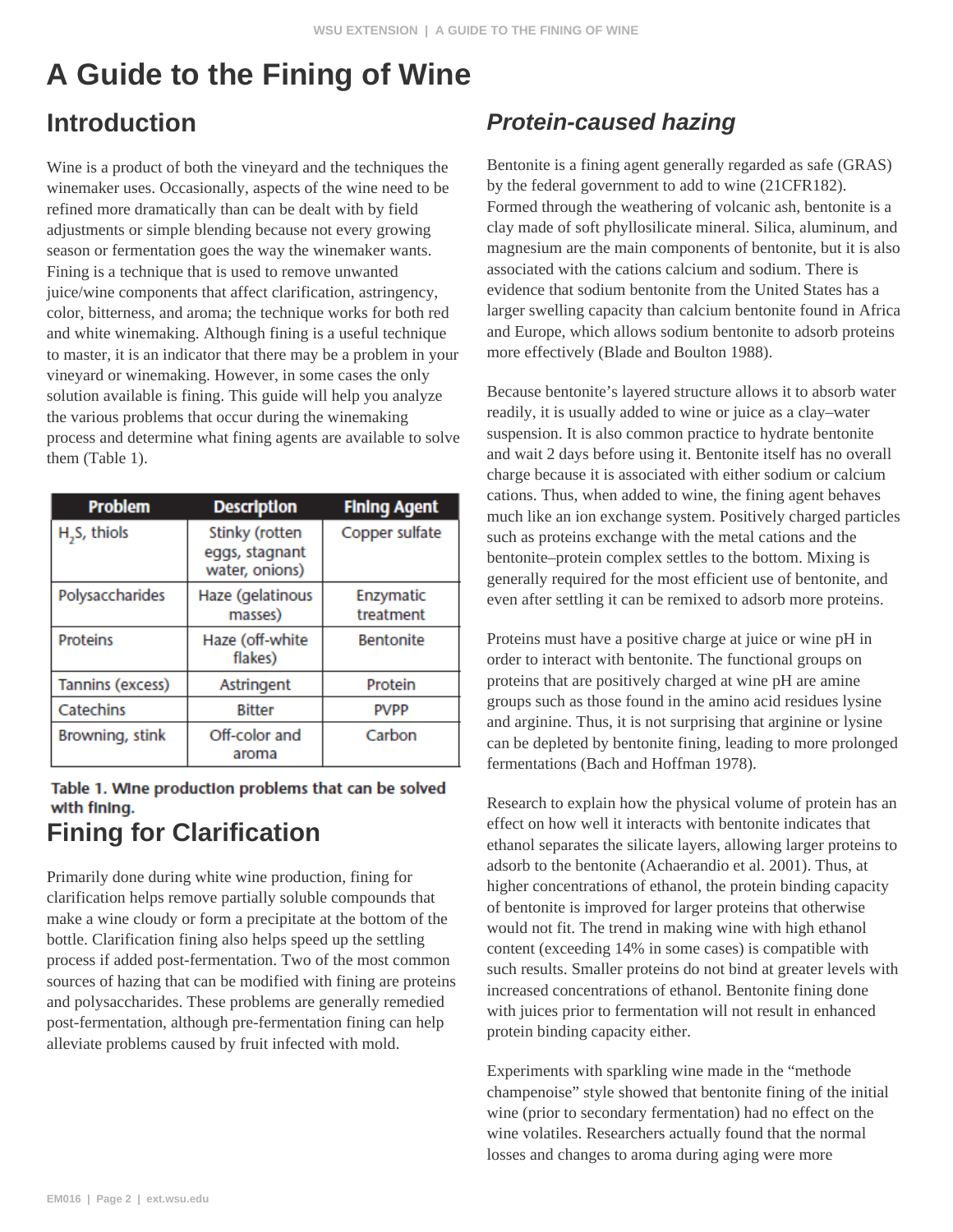significant (Pozo-Bayón et al. 2003).

Bentonite is generally added in the range of 1–5 lbs/1,000 gals depending on the juice or wine. Since bentonite is insoluble, a suspension must be made for it to react properly. Depending on the manufacturer, this may mean mixing bentonite thoroughly in water for several hours or adding it to boiling water while mixing and waiting for it to cool before adding to the wine. In either case, it is important to note the recommendations from the retailer.

It is commonplace to run a small-scale experiment to determine the amount of bentonite to add to a specific wine or juice. (See Illand et al. 2004 and Zoecklein et al. 1995 for suggested methods.) Such experiments typically entail adding different amounts of bentonite to a fixed volume of wine, allowing it to settle, and evaluating with either a nephelometer (to measure turbidity) or a simple visual assessment. However, it is important to note that these methods tend to indicate lower dosages than required for clarification.

Lack of the vigorous mixing available in laboratories seems to be the main factor for the less accurate results found using cellar practices (Weiss et al. 2001). Refining experimental conditions to mimic those of the cellar is recommended to achieve a better estimate. For example, when simulating a fining addition to a finished wine, a small amount of the wine should be placed into a container with dimensions that approximate a miniature barrel. Ensuring the container is at the same temperature as your cellar is also helpful to determine the time needed for settling. An alternative is to establish the magnitude of the difference between the laboratory conditions and the cellar and compensate accordingly.

One of bentonite's drawbacks is that it removes some of the aroma compounds in wine. A study that evaluated Albariño musts and wines clarified with bentonite found that the total number of volatile compounds measured was reduced by 13% (Armanda and Falqué 2006). However, the results further showed that although C-6 alcohols associated with herbaceous aromas were reduced, damascenone and hotrienol that help provide varietal aroma was enhanced. Thus, bentonite fining of musts seems to remove compounds associated with negative wine attributes while it intensifies positively associated compounds. See the section on "Fining for Off-aromas" for additional details.

#### **Polysaccharide-caused hazing**

Polysaccharides are another cause of hazes in wine. Of the several different types of polysaccharides found in grapes, the majority are derived from the berry cell wall. Polysaccharide abundance is determined by solubility and tissue breakdown.

Most polysaccharides are insoluble in ethanol conditions so there are few left in wine. Type II arabinogalactan proteins are the most abundant polysaccharide-like compounds. Glycoproteins are compounds with a protein core and polysaccharides attached to their exterior. The significance of the polysaccharide component to the protein is the additional solubility provided by the sugar groups. Type II arabinogalactan proteins are one of the only polysaccharides left in finished wines and are thought to persist because they are found in such low concentrations (20 and 50 mg/L).

Other polysaccharides present in juice and wine are arabinogalactans, rhamnogalacturonans, xyloglucans, galacturonans, and pectic polysaccharides.

Juice yield is often improved by the breakdown of polysaccharides, which continues after grape crushing. Water that is trapped within polysaccharides by weak chemical bonds is released during their breakdown.

The polysaccharide content of wine is limited by its solubility in ethanol. During the course of fermentation, many polysaccharides precipitate and settle to the bottom of the fermentor. The removal of polysaccharides is done with enzymes that have unique chemical reactivity to particular compounds. The main strategy is to use a mixture of enzymes (containing cellulase, hemi-cellulase, protease, pectinase, and/or beta-glycosidase), termed the "kitchen sink" method.

These enzyme cocktails break down several different classes of polysaccharides simultaneously and for the most part are very efficient. However, beta-glycosidase enzymes cleave the glucose of anthocyanins and destabilize them (Bloom and Thomassen 1985). Beta-glycosidase enzymes are also made by yeast but are not particularly stable and have little or no effect on the sensory properties of finished wine (Delcroix et al. 1994).

Another difficulty with enzymes is that they are only effective under specific pH, temperature, and ethanol conditions. Even more problematic is that the quantity and composition of grape polysaccharides varies from season to season. Empirical experimentation is required each season to determine the most effective way of removing excess polysaccharides. Varying the amount of enzyme is generally a good enough solution. However, if the grapes have been infected with the *Botrytis cinera* fungus, the amount of type II arabinogalactan glycoproteins increases threefold, while arabinogalactan is also increased by up to 25%, making it difficult to enzymatically treat. This leads to a lower filterability of the infected wine.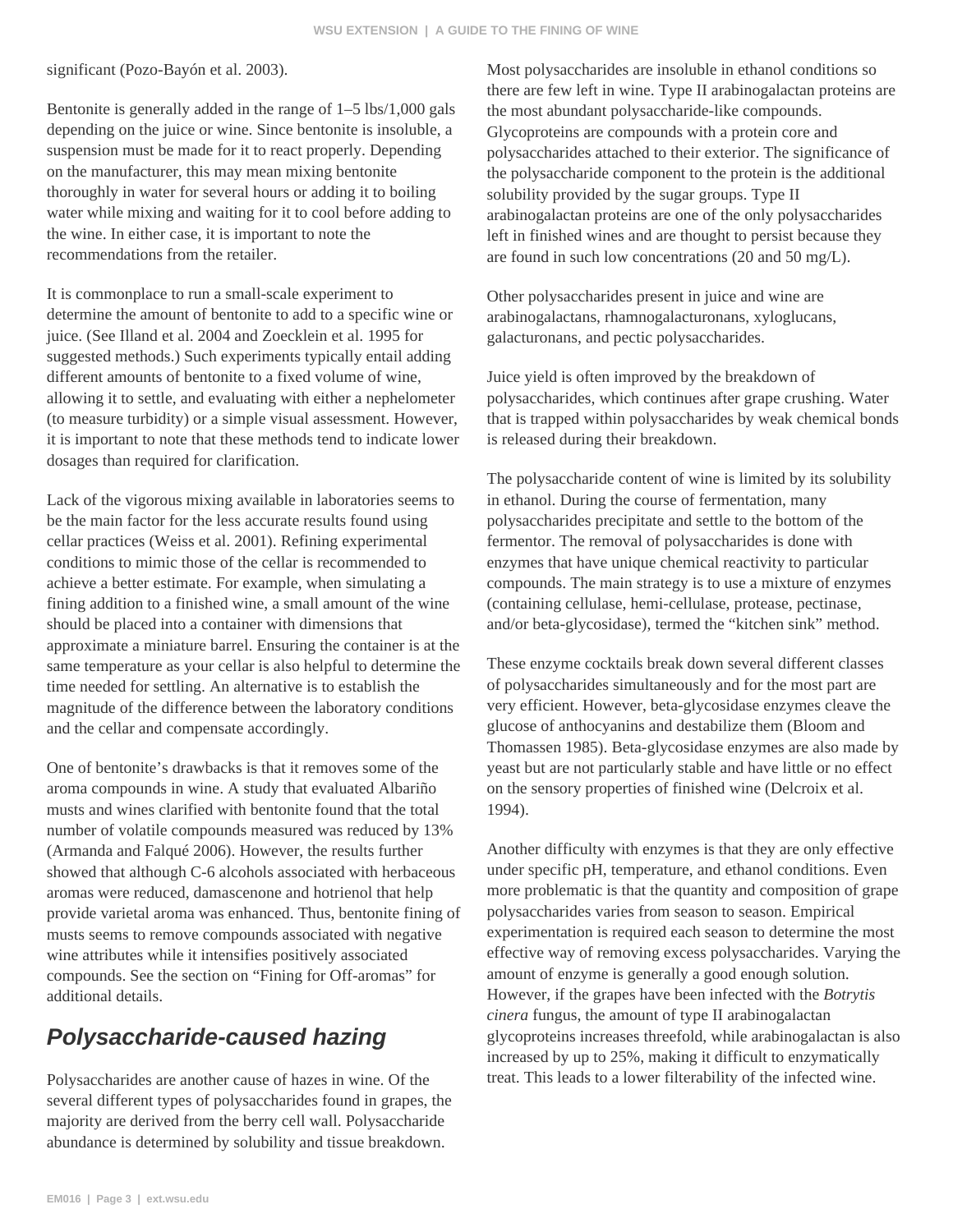## **Fining for Astringency**

To understand how protein fining works on astringency, you must first understand the basics of astringency. Astringency is not a flavor, but a tactile sensation that arises from reduced mouth tissue lubrication. Tannins are thought to cause this delubrication by binding and precipitating with salivary proteins (Gawel 1998, Noble 1998). Fining to remove tannins from wine is generally done when a wine is judged too astringent; it primarily applies to red wines since the amount of tannin in white wines is negligible.

The astringency consumers expect varies by cultivar and wine type. Wine that is to be consumed immediately should have a moderate to low level of astringency to match consumer expectations. Wines intended to age can be fairly astringent at release, as they will become less astringent over time.

Determining whether a wine is too astringent is generally left to the winemaker's judgment, but can also be verified or tested with a sensory panel. Chemically monitoring wine tannin can help you understand how changes in astringency relate to how acceptable a wine is to consumers.

Fining for astringency acts in a similar way to how the sensation is caused in your mouth. To reduce the astringency of a wine, you add protein. Just like salivary protein, the protein added to wine coagulates with the tannin to form an insoluble complex. After time it settles to the bottom of your barrel or tank as a precipitant.

Although fining is a useful technique to reduce astringency, it is always preferable to simply not extract too much tannin during winemaking or blend with less astringent wines.

#### **Proteins used for fining astringency**

Most of the available fining proteins are by-products from other food industries (see Table 2). As a result, the proteins are generally cheap and usually a mixture. Recently in the United States and Europe, concerns have been raised about the addition of animal proteins to wine due to the disease known as bovine spongiform encephalopathy (Mad Cow disease). The conditions under which raw collagen is denatured during the manufacture of gelatin were shown not to affect the protein that causes bovine spongiform encephalopathy (Shreiber 1997). In 1997, the Food and Drug Administration recommended stricter guidelines to avoid contaminated gelatin (Shreiber 1997). This has led to research into the use of proteins derived from plant sources (Maury et al. 2003).

| <b>Protein</b> | <b>Range of</b><br><b>Application</b><br>(mg/L) | Weight<br>(daltons) | <b>Isoelectric</b><br>Point (pl) |
|----------------|-------------------------------------------------|---------------------|----------------------------------|
| Casein         | 60-240                                          | 20-30 KD            | $3.7 - 6.0$                      |
| Gelatin        | $30 - 240$                                      | 60 KD               | $4.8 - 4.85$                     |
| Ovalbumin      | $30 - 240$                                      | 46 KD               | 4.55, 4.9                        |
| Conalbumin     | $30 - 240$                                      | 60 KD               | 6.8, 7.1                         |

#### Table 2. Commercially available proteins and their chemical characteristics.

The plant proteins tested so far are derived from wheat and white lupin. Gluten, a wheat protein, has been effective as a red and white wine fining and clarification agent (Maury et al. 2003, Marchal et al. 2002). Although not widely commercially available, the plant-derived fining agents may prove to be a valuable alternative to those from animal proteins. Gluten could be an exception because it is a well-documented allergen. It is not clear at this point how much plant-derived fining agent residue remains in finished wine. If it is established that less than trace quantities are found, specific allergen labeling might be avoided.

### **Tannin protein reactivity**

The degree that tannins bind to proteins has to do with tannin size and subunit composition and protein chemistry. Once added to wine, proteins coagulate with the large molecular weight tannins primarily responsible for astringency. Larger tannins generally precipitate more readily with protein than smaller tannins. Tannins that have subunits containing gallic acid esters (seed tannins) interact easier with protein (Sarni-Manchado et al. 1999a), while proteins that are rich in the amino acid residue proline are some of the most effective at precipitating tannin (Oh et al. 1980, Hagerman and Butler 1981).

Proline-rich proteins are found in human saliva and the connective tissue of different mammals (Lu and Bennick 1998). This connective tissue in its denatured form can be purchased as gelatin and is one of the most common fining agents. The proline residues place kinks in the backbone of the protein, which gives the protein a more string-like structure that allows easier access for tannins to bind. Although larger proteins are typically better at precipitating tannin than smaller proteins, some small proteins that are rich in proline precipitate tannin as effectively as larger proteins.

Grape seed and skin tannins have average polymer lengths of 10 and 32, respectively (Kennedy et al. 2000, Souquet et al. 1996). The average polymer length of seed tannins that precipitate with salivary proteins is 5.8 subunits (Sarni-Manchado et al. 1999b). However, the size of tannin that each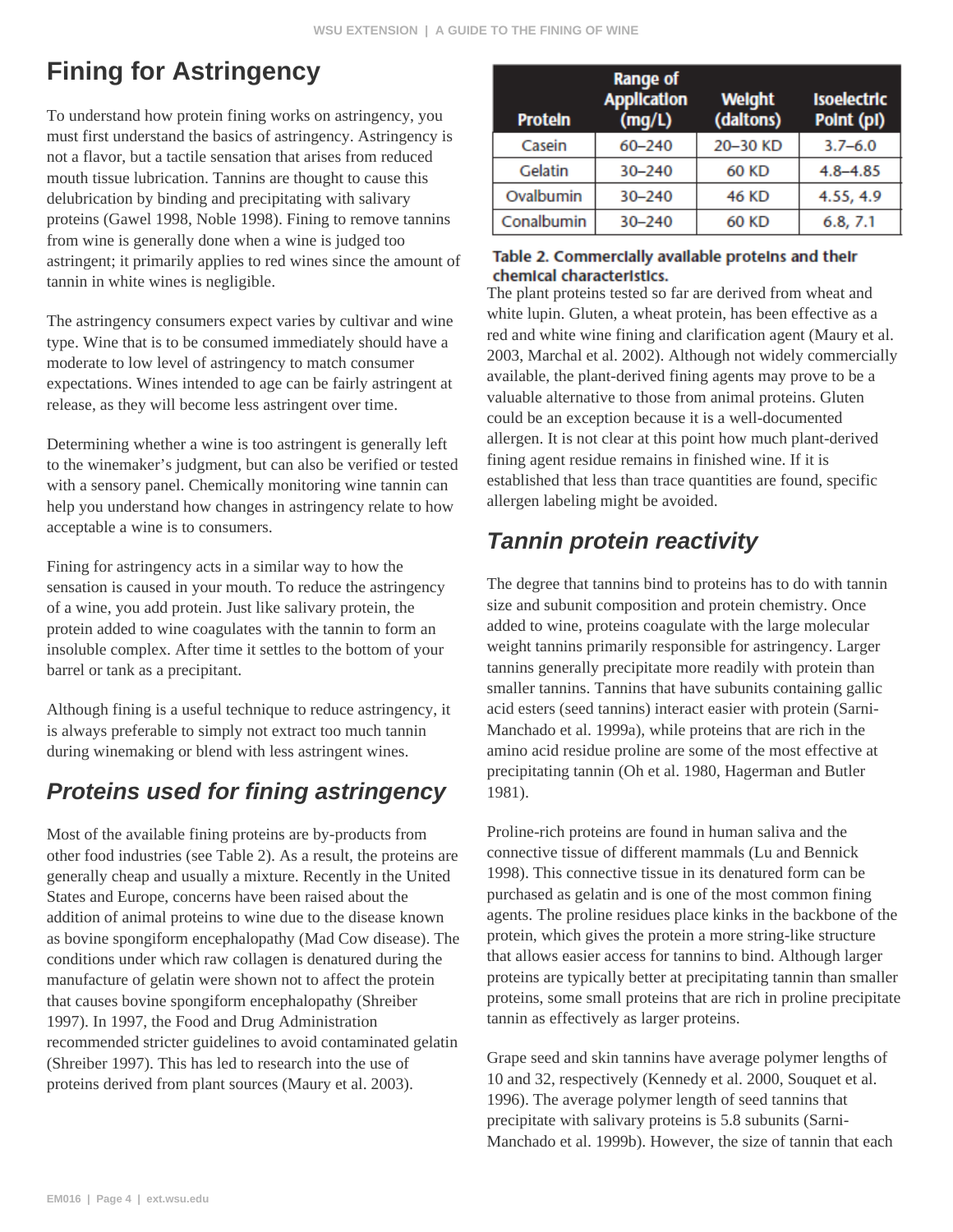of the different enological proteins will precipitate with is yet to be defined. The fact that most proteins are mixtures also complicates efforts to target specific molecular weight classes of tannin. Nevertheless, the overall ability of a protein to remove tannin is highly efficient.

#### **Protein charge**

The isoelectric point (pI) of a protein is the pH at which its net charge is zero. Protein structure is made up of many amino acid residues, and each of these residues has its own charge status. In most cases, the pH of a solution controls the acid residue charge status.

Proteins are generally less soluble and have been demonstrated to co-precipitate tannin maximally at their isoelectric point. Of the proteins available for commercial scale fining, the milk protein casein has the closest isoelectric point (3.7) to wine pH. Gelatin and albumin proteins are exceptionally soluble at their isoelectric point, whereas casein is not.

#### **Protein selection for fining**

Although most protein preparations for fining are mixtures, you can purchase more pure fractions of proteins from commercial vendors. One of the most well known but least understood fining practices is the use of egg whites. Egg whites contain a mixture of polysaccharides and proteins, and are chosen primarily because of availability and ease of use. However, it is often difficult to reproduce the same results due to variations in egg volume and consistency. Purified forms of egg white proteins can also be purchased (ovalbumin and conalbumin). Casein is probably the best protein available because its isoelectric point is close to wine pH and it does not leave a residue in wine (Boulton et al. 1996).

Gelatin is a good protein for fining because it is rich in proline and reacts quite readily with tannin. However, gelatin can take a long time to form insoluble complexes with tannin, and it leaves a protein residue. In addition, gelatin does not react with many protein dyes, making it difficult to detect residual protein in your wine. Gelatin also must be added to wine within a specific temperature range (see manufacture details for exact temperatures).

Despite their limitations, there are many gelatin preparations available. During the manufacture of gelatin, a combination of chemical processes alters protein size and purity. The raw proteins undergo both enzymatic (protease) and chemical hydrolysis (boiling). Manufacturers claim that choosing proteins of different sizes allows the user to remove specific classes of tannin. A study performed to test this theory using gelatins that underwent hydrolytic cleavage confirmed via gel electrophoresis that the proteins were of different molecular

weight. The protein fractions showed small differences in their ability to precipitate tannin, except for the largest protein fraction that did not precipitate as much tannin (Maury et al. 2001). The researchers reasoned that the higher molecular weight proteins had structural conformations that lowered their ability to bind tannins.

#### **Addition amounts**

Table 2 provides information about the amounts of pure proteins that you can add to wine. It is important to note that federal guidelines limit the amount of egg whites to 2 lbs  $(907.2 \text{ g})$  in 1 gal of brine solution containing 1 oz  $(28.35 \text{ g})$  of potassium chloride (KCl), while the maximum dosage of the egg white brine solution is 1.5 gals per 1,000 gals of wine, or 3 lbs of egg white per 1,000 gals.

Protein products obtained from different manufacturers generally provide information about how much to add. However, it is advisable to perform trials with your fining agents before scaling up. Small-scale trials with a range of fining agents and different additions allow the winemaker more control and knowledge about how the fining agent(s) will alter the wine. The additions should be varied from low to high and a variety of fining agents tested to make an informed decision.

#### **Tannin removal efficiency**

The relationship between how much tannin is removed by a specific amount of protein varies according to both the individual characteristics of the tannins and proteins involved and their interaction. Gelatin fining is documented to remove from 10 to 20% of an initial tannin concentration (Maury et al. 2001).

#### **Duration of fining**

The time required for tannin and protein to interact is very fast, taking anywhere from 15 minutes to an hour, whereas the time for the particles to settle can take between 2 and 3 days. The duration of the settling period is dependent on the wine density, volume, temperature, and protein amount added (Boulton et al. 1996).

#### **Timing and distribution of addition**

Fining earlier rather than later helps prevent losing polymeric pigments (the source of desired coloration in wine) through coprecipitation with protein. This class of polymeric pigment is preferentially formed over smaller non-protein precipitable polymeric pigments during wine aging (Harbertson et al. 2003, Adams et al. 2004).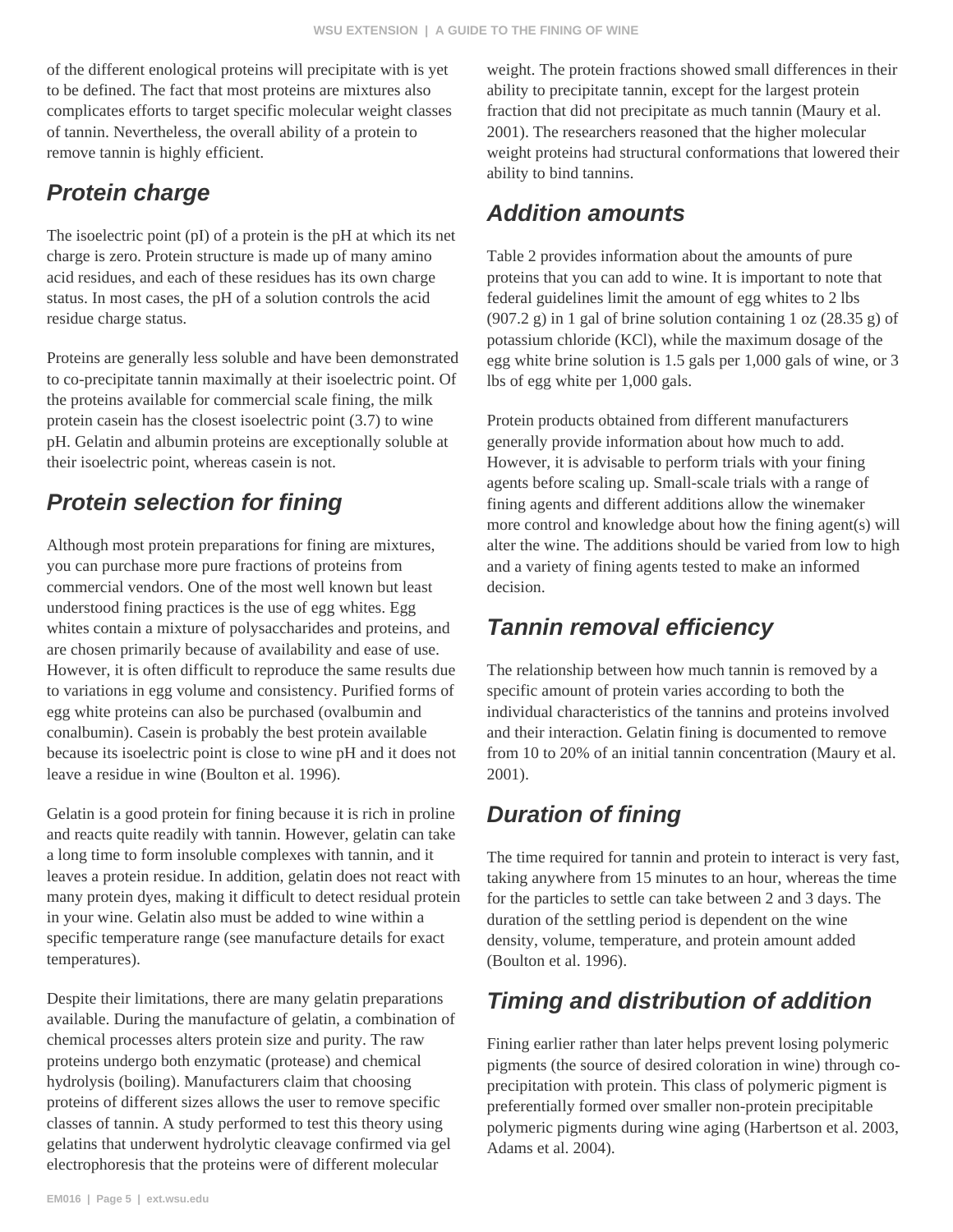The fining addition needs to be distributed throughout the wine evenly. This can be achieved by pumping the wine over progressively while slowly adding the fining agent. A dosing valve can be placed between the pump and tank that will allow you to vary the amount of fining agent that is distributed into the wine.

Wine is generally filtered after the wine is racked away from the solids to ensure that there are no protein instability problems during wine aging. Measuring protein concentration and heat stability before and after fining can also help avoid future instability.

#### **Assessment of fining**

Monitoring your fining trial is recommended, both with sensory and chemical techniques. Measuring tannin can be done directly or when under duress with a total phenolics analysis. It is best to run a phenolics panel that measures each of the phenolic classes so that you can assess the fining agent impact on the phenolic composition of your wine.

It is simple to measure total phenolics, tannin, and polymeric pigments during a fining trial and before and after fining. There are many methodologies available for measuring phenolics in wine and several can be performed in a laboratory setting. A complete discussion, along with recommended methodologies, can be found in Harbertson and Spayd (2005). If your laboratory does not have the necessary equipment, there are outside laboratories that can help.

## **Fining for Color and Bitterness PVPP**

The use of insoluble fining agents such as polyvinylpolypyrolidone (PVPP, or Polyclar) to wine is fairly common to help reduce oxidative browning in white wines. PVPP is popular because of its large binding capacity (Singleton and Rossi 1965). Most of the research into its efficacy involves the soluble form of PVPP (polyvinylpyrolidone, or PVP), which can preferentially bind catechins over tannins, thus helping to reduce bitterness and potential browning. However, because of health concerns with PVP leaving a residue in wine, PVPP is preferred. PVPP can be added after crushing or post-fermentation, with better results prior to fermentation; a typical dosage is 4–10 lbs/1,000 gals.

#### **Activated carbon**

Activated carbon can be used to remove the majority of phenolic classes from wines without specificity. Wines with color problems such as excessive browning or pinkness can be helped because carbon is effective at removing non-polar substances, but weak at removing water-soluble components such as sugar and amino acids. Not many wineries use activated carbon because it can strip wine of both desirable and undesirable components. With wines that have significant problems, this may be an acceptable loss. Activated carbon is used more often on white wines than reds.

### **Fining for Off-aromas**

Probably the most obvious types of wine flaws are those that can be characterized as off-aromas. Since the aroma of wine is generally assessed before the taste, often wines with offaromas don't actually get tasted. There are a few wine offaromas that can be removed by fining, while others are unassailable. The most common is hydrogen sulfide (H2S), which causes the rotten egg aroma that winemakers refer to as "reduction."

Reduction in no way downplays the aroma's presence, but is a polite way of saying a wine stinks. Some winemakers consider traces of reduction as flaws, while others see them as added complexity. However, there is a fine line between complexity and off-character that each winemaker needs to draw.

Hydrogen sulfide forms by yeast during the reduction of sulfate or sulfite and by the catabolism of amino acids that contain sulfur (such as cysteine or methionine). The presence of elemental sulfur that is used as an anti-fungal agent in the vineyard also contributes to excessive hydrogen sulfide production during fermentation. If used in the vineyard too close to harvest (1 month before or after is safe), methanethiol, another smelly compound, is formed from methionine and sulfite in a reaction catalyzed by iron (Wainwright et al. 1972).

The production of hydrogen sulfide by yeast is a complex process that is controlled by several sets of genes (Spiropoulos et al. 2000). It is naturally made during the fermentation of most musts. Excess hydrogen sulfide is typically produced when yeast lack adequate nitrogen or vitamins. If the aroma persists after the fermentation is completed, some of the sulfur compounds can be removed. Table 3 includes a list of the offending sulfur compounds found in wine, the concentration at which most people can perceive them, and a description of the aroma.

When added to wine in very small quantities, copper sulfate forms an insoluble precipitate (copper sulfide) that can be left behind after racking. The addition should be less than 0.5 mg/L, which is the maximum residual allowed according to federal laws.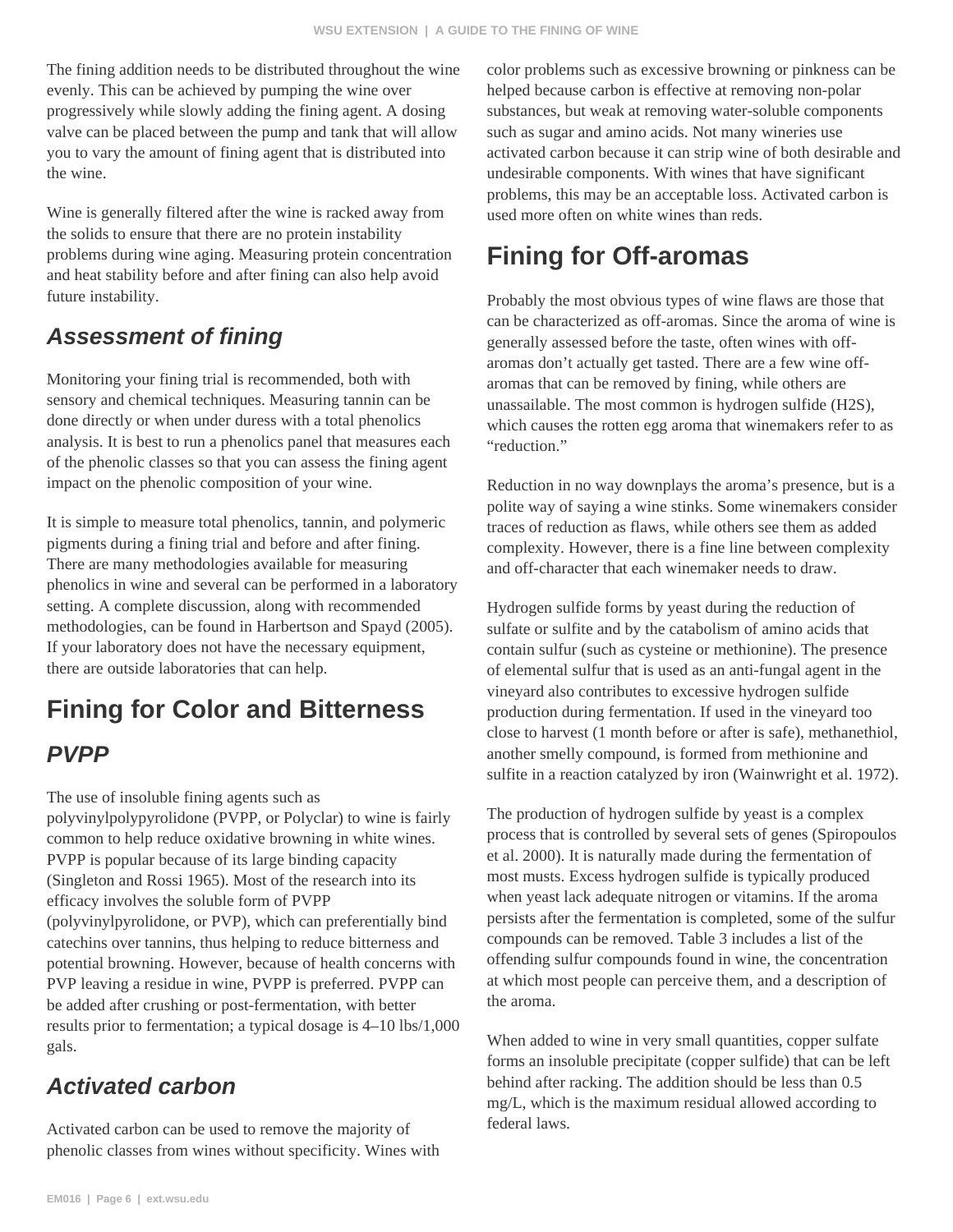| <b>Compound</b>                    | <b>Sensory</b><br><b>Threshold</b> | <b>Sensory</b><br><b>Descriptor</b> | <b>Clean Wine</b> | <b>Stinky Wine</b> | Remove w/Cu <sup>2+</sup> |
|------------------------------------|------------------------------------|-------------------------------------|-------------------|--------------------|---------------------------|
| H <sub>2</sub> S                   | $0.8 \mu g/L$                      | Rotten eggs                         | $0.3 \mu g/L$     | $16.3 \mu g/L$     | Yes                       |
| CH <sub>3</sub> SH                 | $0.3 \mu g/L$                      | Stagnant water                      | $0.7 \mu g/L$     | 5.1 $\mu$ g/L      | Yes                       |
| CH <sub>2</sub> CH <sub>2</sub> SH | $0.1 \mu g/L$                      | Onion                               | $< 0.1$ µg/L      | $10.8 \mu g/L$     | Yes                       |
| CH <sub>3</sub> CH <sub>3</sub>    | $5.0 \mu g/L$                      | Mushroom                            | $1.4 \mu g/L$     | $2.0 \mu g/L$      | No                        |
| CH <sub>3</sub> SSCH <sub>3</sub>  | $2.5 \mu g/L$                      | Quince                              | $< 2.5 \mu g/L$   | $5.0 \mu g/L$      | No                        |

#### Table 3. Wine sulfur compound thresholds and descriptors.

The measurement of copper is best left to commercial laboratories because of the equipment required. Some winemakers use copper screens to get the same effect, but this makes it difficult to determine the yield of copper added to the wine. Copper, although a great way to remove sulfur, can also oxidize your wine, so it is important to control its use. Traces of brown/black precipitate will form but are not always observed. Negatively charged proteins may react with copper and so occasionally it will be necessary to add further copper to remove the sulfur compounds. The reaction between copper and H2S is over quickly and a change can be perceived after a few hours.

Other sulfur-derived off-aromas are thiols and alkyl sulfides. It is important to note, however, that not all thiols are considered off-aromas. In Sauvignon blanc, several thiols (4-mercapto-4 methylpentan-2-one, 3-mercaptohexyl acetate, 3 mercaptohexan-1-ol) have been identified that provide its characteristic aromas (Tominaga et al. 1998). Using copper with Sauvignon blanc may strip these distinctive odors, but it may be necessary in some cases. Thiols have a free sulfhydryl group (-SH) and can be bound by copper and removed, but alkyl sulfides (-CH2-S-CH2-) have alkane groups attached to sulfur that hinder copper's ability to bind sulfur.

The most prominent alkyl sulfide is dimethyl sulfide, which is a very disagreeable aroma, reminiscent of rotten cabbage or the seaside at low tide. In model solutions it is possible to use sulfite in conjunction with ascorbic acid (vitamin C) to cleave the disulfide and trap oxygen radicals, thus preventing the reformation of the disulfide so copper may be used to remove the thiol. However, many winemakers report no appreciable reduction in dimethyl sulfide with this method. Researchers found that interconversion of sub-threshold levels of disulfides to supra-threshold amounts of thiols at room temperature took 700 days (Bobet et al. 1990), making it an unlikely option for most wineries.

Yeast hulls have been promoted as a means of removing sulfur aromas—including dimethyl sulfide—but there is limited published evidence to support the claim (Palacios et al. 1997). Aeration of wine is another popular way to remove hydrogen

sulfide. The loss of aroma is due to volatilization of hydrogen sulfide and formation of disulfides that have a greater sensory threshold concentration and thus are seemingly odorless. However, if enough disulfides form at a high enough concentration to be appreciated, your wine will have an offaroma. This is especially problematic because disulfides are so difficult to remove. Further, under reductive conditions, disulfides can be reduced back to mercaptans, which have a lower threshold.

One of the most difficult aspects of sulfur defects is there are no methods available in a typical winery to measure them. Gas chromatographs must be equipped with special detectors for sulfur that only commercial laboratories can usually afford. Since the threshold of most of these compounds is very low, the best alternative detector is your nose. Thus, monitoring your cellar for sulfur aromas is probably the most effective option short of sending samples to a commercial laboratory. Routine tasting of the wines in your cellar and marking suspect barrels with chalk can also help to monitor your products for sulfur aromas.

### **Conclusion**

There are many problems that can be handled with fining. Careful monitoring of your wine and characterizing its development during production will help in maintaining high quality. In some cases (i.e. sulfur), this may be impossible with chemical methods, but smelling and tasting also work. However, it is important to note that addressing vineyard issues such as vine nutrition and site selection can help prevent some of these problems. Please see Moulton and King (2005) for guidance specific to Washington vineyards.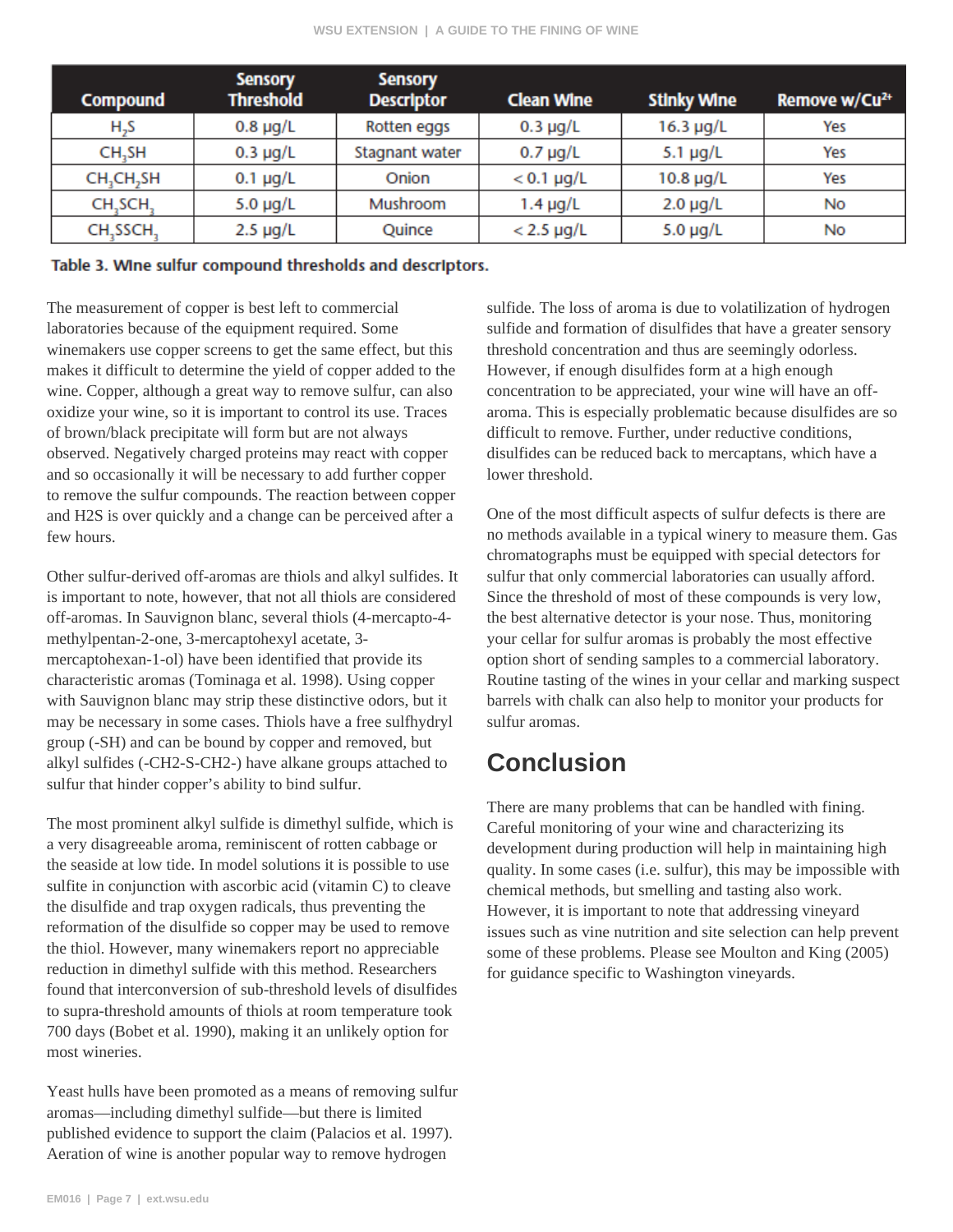#### **References**

Achaerandio, I., V. Pachova, C. Güell, and F. López. 2001. Protein adsorption by bentonite in a white wine model solution: Effect of protein molecular weight and ethanol concentration. *American Journal of Enology and Viticulture*  52:122-126.

Adams, D.O., J.F. Harbertson, and E.A. Picciotto. 2004. Fractionation of red wine polymeric pigments by protein precipitation and bisulfite bleaching. In *Red Wine Color: Exploring the Mysteries*, pp. 275-288. A.L. Waterhouse and J.A. Kennedy, eds. Washington, DC: American Chemical Society (ACS) Symposium Series 886.

Armanda, L. and E. Falqué. 2006. Repercussion of the clarification treatment agents before the alcoholic fermentation on volatile composition of white wines. *European Food Research Technology* 225:553–558.

Bach, H.P. and P. Hoffman. 1978. Der einfluss unterschieflicher mostbehandlung auf geshmack und zusammensetzung der weine. *Weinwirt* 41:1259-1265.

Blade, W. H. and R. Boulton. 1988. Adsorption of protein by bentonite in a model wine solution. *American Journal of Enology and Viticulture* 39:193-199.

Bloom, H. and M.S. Thomassen. 1985. Kinetic studies on strawberry anthocyanin hydrolysis by a thermostable anthocyanin-beta-glucosidase from *Aspergillus niger*. *Food Chemistry* 17:157-168.

Bobet, R.A., A.C. Noble and R.B. Boulton. 1990. Kinetics of the ethanethiol and diethyl disulfide interconversion in winelike solutions. *Journal Agricultural and Food Chemistry*  38:449-45.

Boulton, R., V. Singleton, L. Bisson, and R. Kunkee. 1996. *Principles and Practices of Winemaking.* New York: Chapman and Hall.

Delcroix A., Z. Günata, J.C. Sapis, J.M. Salmon, and C. Bayonove.1994. Glycosidase activities of 3 enological yeast strains during winemaking: Effect on the terpenol content of muscat wine. *American Journal of Enology and Viticulture*  45:291-296.

Gawel, R. 1998. Red wine astringency: A review. *Australian Journal of Grape and Wine Research* 4:74-95.

Hagerman, A.E. and L.G. Butler. 1981. The specificity of proanthocyanidin-protein interactions. *Journal of Biological Chemistry* 256:4494-4497.

Harbertson, J.F., and S. Spayd. 2005. Measuring phenolics in the winery. *American Journal of Enology and Viticulture*  57:280-288.

Harbertson, J.F., E.A. Picciotto, and D.O. Adams. 2003. Measuring polymeric pigments in grape berry extracts and wines using a protein precipitation assay combined with bisulfite bleaching. *American Journal of Enology and Viticulture* 54:301-306.

Illand, P., N. Bruer, G. Edwards, S. Weeks, and E. Wilkes. 2004. *Chemical Analysis of Grapes and Wine: Techniques and Concepts.* Campbelltown, Australia: Patrick Iland Wine Promotion PTY LTD.

Kennedy, J.A., G.J. Troup, J.R. Pilbrow, D.R. Hutton, D. Hewitt, C.R. Hunter, R. Ristic, P.G. Iland, and G.P. Jones. 2000. Development of seed polyphenols in berries from Vitis vinifera L. cv. Shiraz. *Australian Journal of Grape and Wine Research* 6:244-254.

Lu, Y. and A. Bennick. 1998. Interaction of tannin with human salivary proline-rich proteins. *Archives of Oral Biology* 43: 717-728.

Marchal, R., L. Marchal-Delahaut, M.F. Michels, M. Parmentier, A. Lallemant, and P. Jeandet. 2002. Use of wheat gluten as clarifying agent of musts and white wines. *American Journal of Enology and Viticulture* 53:308-314.

Maury, C., P. Sarni-Manchado, S. Lefebve, V. Cheynier, and M. Moutounet. 2001. Influence of fining with different molecular weight gelatins on proanthocyanidin composition and perception of wines. *American Journal of Enology and Viticulture* 52:140-145.9

Maury, C., Sarni-Manchado, P., Lefebvre, S., Cheynier, V., and M. Moutounet. 2003. Influence of fining with plant proteins on proanthocyanidin composition of red wines. *American Journal of Enology and Viticulture* 54:105–111.

Moulton, G.A. and J. King. 2005. Growing wine grapes in maritime western Washington. Washington State University Extension, EB2001.

Noble, A.C. 1998. Why do wines taste bitter and feel astringent? In *Chemistry of Wine Flavor*, pp. 156-165. A.L. Waterhouse and S. Ebeler, eds. Washington, DC: American Chemical Society Symposium Series 714.

Oh, H.I., J.E. Hoff, G.S. Armstrong, and L.A. Haff. 1980. Hydrophobic interaction in tannin-protein complexes. *Journal Agricultural and Food Chemistry* 28:394-398.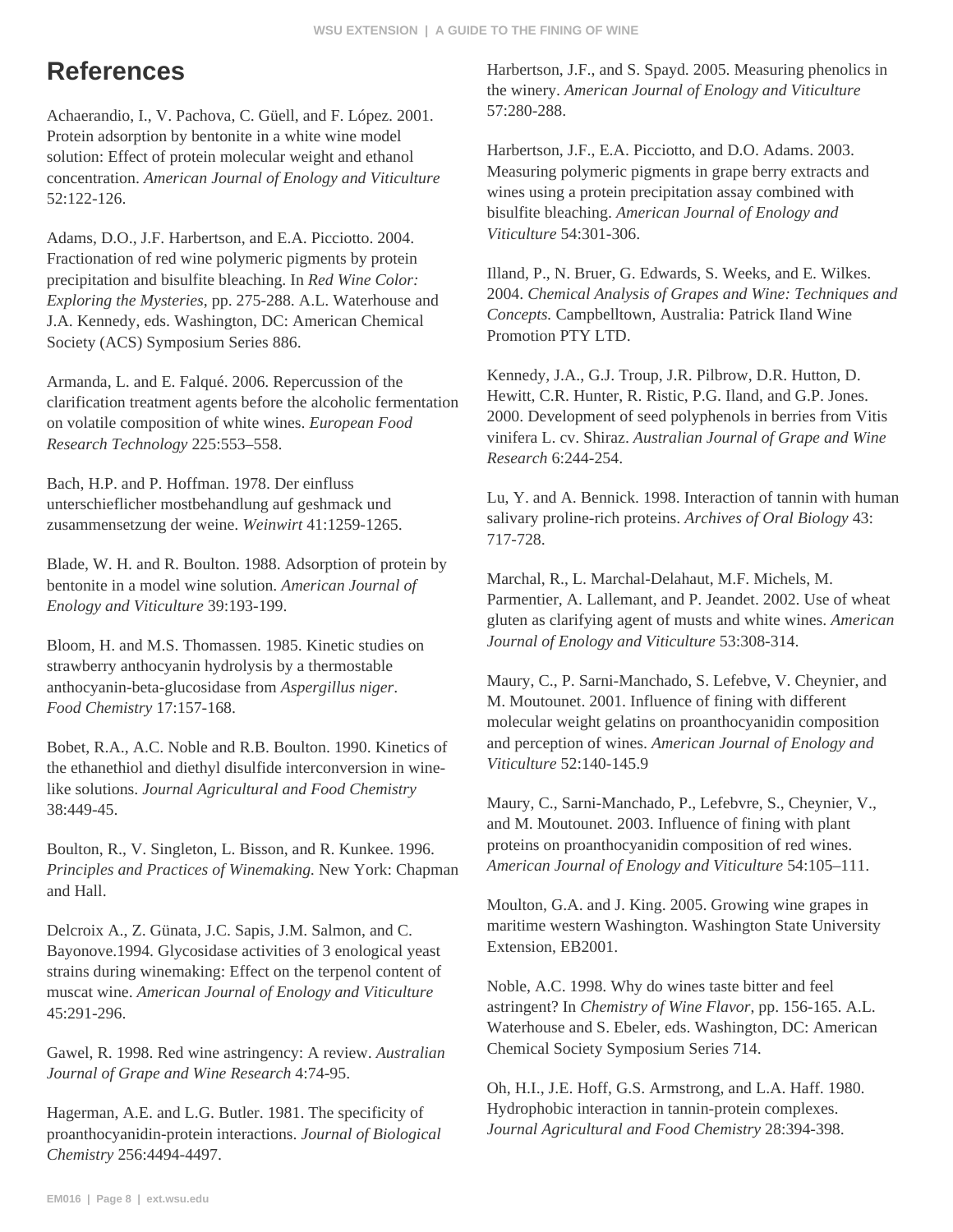Palacios, S.,Y. Vasserot, and A. Maujean. 1997. Evidence for sulfur volatile products adsorption by yeast lees. *American Journal of Enology and Viticulture* 48:525-526.

Pozo-Bayón, M.A., E. Pueyo, P.J. Martín-Álvarez, A.J. Martínez-Rodríguez, and M. Carmen Polo. 2003. Influence of yeast strain, bentonite addition, and aging time on volatile compounds of sparkling wines. *American Journal of Enology and Viticulture* 54:273-278.

Sarni-Manchado, P., A. Deleris, S. Avallone, V. Cheynier, and M. Moutounet. 1999a. Analysis and characterization of wine condensed tannins precipitated by proteins used as fining agent in enology. *American Journal of Enology and Viticulture*  50:81-87.

Sarni-Manchado P., V. Chenyier, and M. Moutounet 1999b. Interactions of grape seed tannins with salivary proteins. *Journal Agricultural and Food Chemistry* 47:42-47.

Shreiber, R. 1997. Presentation to the FDA Transmissible Spongiform Encephalopathy Advisory Committee, April 23.

Singleton, V.L. and Rossi, J.A. 1965. Colorimetry of total phenols with phosphomolybdic phosphotungtic acid reagents. *American Journal of Enology and Viticulture* 16:144-158.

Souquet, J.M., V. Cheynier, F. Brossaud, and M. Moutounet. 1996. Polymeric proanthocyanidins from grape skins. *Phytochemistry* 43:509-512.

Spiropoulos, A., I. Flerianos, and L.F. Bisson. 2000. Characterization of hydrogen sulfide formation in commercial and natural wine isolates of Saccharomyces. *American Journal of Enology and Viticulture* 51:233-248.

Tominaga T., M-L. Murat, and D. Dubourdieu. 1998. Development of a method for analyzing the volatile thiols involved in the characteristic aroma of wines made from Vitis vinifera Sauvignon blanc. *Journal Agricultural and Food Chemistry* 46:1044-1048.

Wainwright, T., J.F. McMahon, and J. McDowell. 1972. Formation of methional and methanethiol from methionine. *Journal of the Science of Food and Agriculture* 23:911-914.

Weiss, K.C., L.W. Lange, and L.F. Bisson. 2001. Small-scale fining trials: Effect of method of addition on efficiency of bentonite fining. *American Journal of Enology and Viticulture*  52:275-279.

Zoecklein, B.W., K.C. Fugelsang, B.H. Gump, and F.S. Nury. 1995. *Wine Analysis and Production*. New York: Chapman and Hall.10

### **Glossary**

**Astringency:** a tactile sensation that arises from the reduction of the lubrication of the tissues in the mouth.

**Bentonite:** a clay made of soft phyllosilicate mineral, formed through the weathering of volcanic ash.

**Copper Sulfate:** a copper salt that is used to remove sulfur aromas.

**Fining:** a winemaking technique that removes certain unwanted wine components.

**Isoelectric Point:** the pH at which the net charge of the protein is zero and usually results in reduced solubility for the protein.

**Hydrogen Sulfide:** a sulfur compound that has an odor reminiscent of rotten eggs.

**Polysaccharides:** a heterogeneous group of complex sugar polymers that are generally derived from grapes.

**Polyvinylpolypyrolidone:** an insoluble fining agent that removes low molecular weight phenolics such as catechins from wine.

**Tannins:** a heterogeneous class of polymeric phenolics that are capable of binding proteins; a major source of astringency in wine.